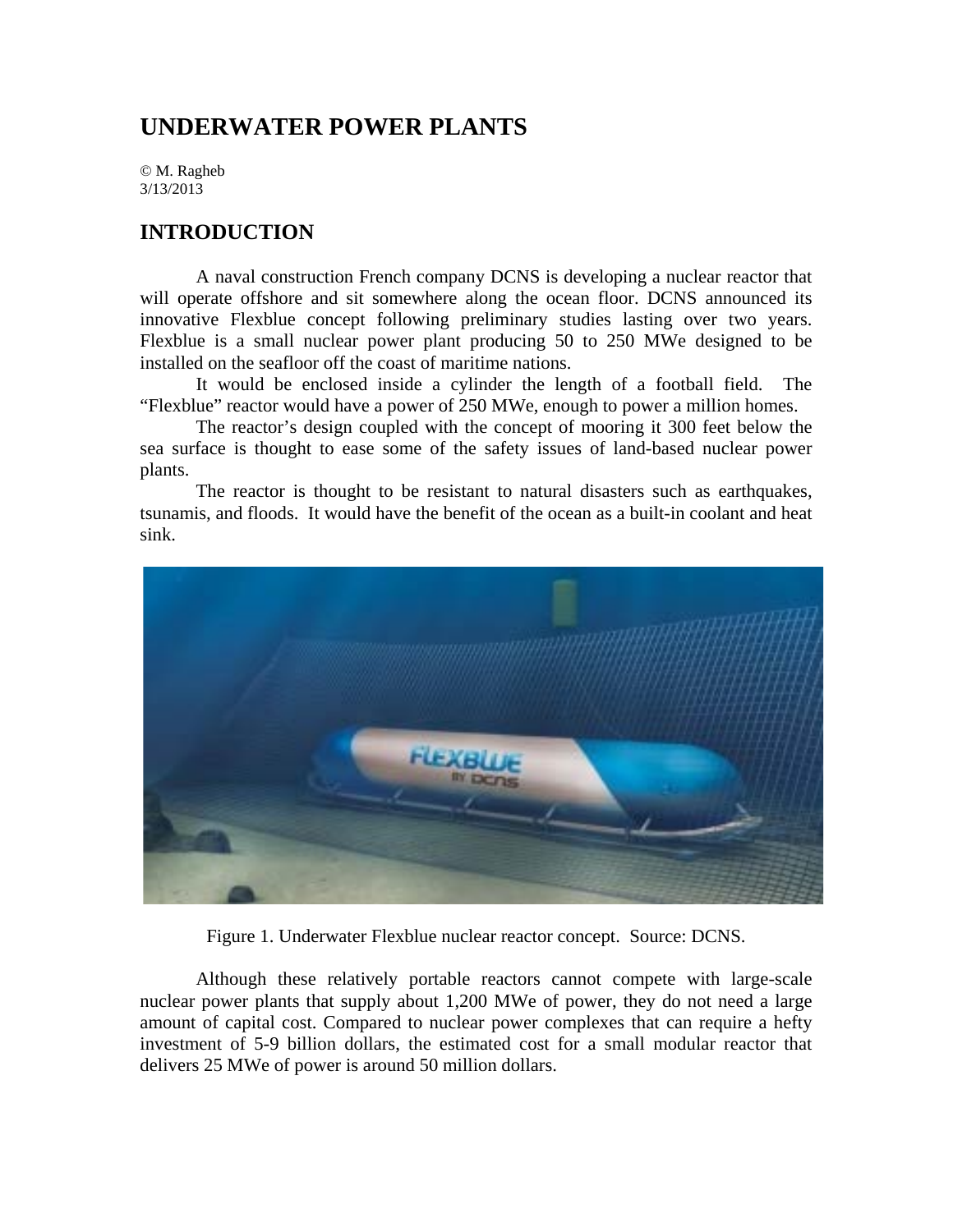## **SMALL MODULAR REACTORS, SMRs**

 The potential for small and medium size reactors, SMRs is under study in the USA, Japan, Russia and other countries.

France's naval construction firm DCNS has agreed with Areva, Electricité de France, EDF and the Commissariat à L'Energie Atomique, CEA research organization on a joint study of DCNS' concept for the submerged nuclear power plant unit. It could provide energy for coastal locations worldwide.

The concept is called FlexBlue and involves a cylindrical vessel about 100 meters long and 15 meters in diameter that would encase a complete nuclear power plant with an electrical capacity of between 50 MWe and 250 MWe.

The cylinder with the power plant inside would be lowered to the seabed at a depth of 60 meters or 196 feet to 100 meters, at a site between 5 and 15 kilometers from the coast. Undersea cables would bring the electricity to customers at the shore, much like offshore wind turbines. It is estimated that 3/4 of the world's population lives within 80 km of the sea.

Russian industry has developed the design for a floating nuclear power plant which uses two 70 MWe reactors derived from those used in Russian submarines and icebreakers with a prototype launched in 2010.

 A submerged power plant, unlike a floating one, would not be vulnerable to earthquakes, tsunamis, or floods, and would be far less vulnerable to voluntary attack.

It would also have an "unlimited" source of coolant from the surrounding sea and the plant's environmental footprint would be minimal.

The cylindrical vessel concept obviates the need for civil engineering which has proved challenging at Areva's and EDF's ongoing nuclear power plant construction projects in Finland and France and means the plant can be built in a factory in a modular way with standardized components.

If a safety issue developed with the reactor, it could be brought to the surface and taken to a DCNS' shipyard for repair.

It could be refueled in the same way, and at end of life would be repatriated to the shipyards for decommissioning, which would resemble the decommissioning of nuclear submarines.

Areva has already begun developing a Small Modular Reactor, or SMR, of about 100 MW, based on the experience of its Technicatome unit in building reactor plants for submarines and France's nuclear-power aircraft carrier, the Charles De Gaulle. Such a reactor could be embarked in a FlexBlue power plant.

 The market for SMRs is estimated at about 200 units worldwide over the next 20 years. Flexblue could grab a significant share of that market.

DCNS' shareholders are the French state at 74 percent, defense firm Thales at 25 percent, and employees at 1percent.

AREVA, a world leader in nuclear energy, has launched a program to study small reactors rated at 100 MWe with a view to rounding out its range of third-generation reactors comprising the EPR, ATMEA and Kerena types. This study draws on AREVA's expertise in small shipboard reactors to assess the product's feasibility and market potential.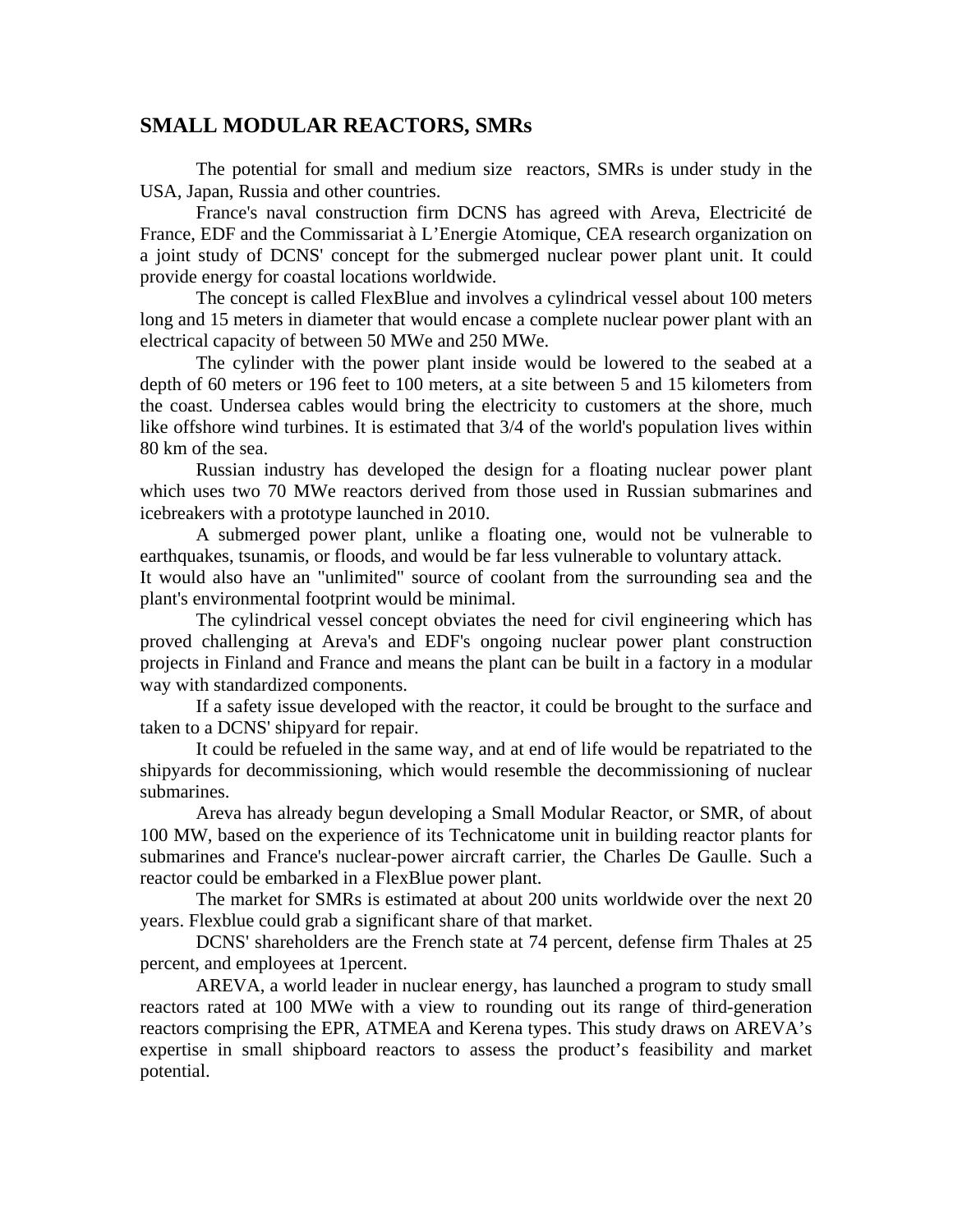### **TECHNICAL SPECIFICATIONS**

The concept is based on proven technologies that draw on DCNS's 40 years' experience in nuclear propulsion and submarine power plants built under AREVA TA as a prime contractor.

It combines the inherent benefits of SMRs, including phased investment and ready tailoring to demand. It features standard subsystems integrated at shipyards and shipped to the installation site by sea.

Both EDF and Areva have expressed interest in Flexblue's modularity and standardization.

France is setting up detailed studies to position the country as a leading player in SMRs. DCNS will work with AREVA, EDF and the CEA on the next phase of Flexblue development. This will include detailed reviews of:

1. Technical and production options

2. Market potential

3. Flexblue's competitive standing compared with other sources of energy

4. Nuclear proliferation issues

5. Safety and security aspects of seafloor power plants with a view to demonstrating that Flexblue offers a level of safety comparable with that of third-generation land-based nuclear power plants.

The technical specifications of the concept are:

Hull shape: cylindrical Length: 100 m Diameter :  $12 - 15$  m Power: 50 – 250 MWe Design concept: small nuclear reactor, steam turbine-alternator set, electricity to be carried to coast by submarine power cables) Weight: 12,000 tonnes Siting: seafloor moorings at a depth of 60 - 100 m, a few km off the coast.

# **SAFETY CONSIDERATIONS**

Many earthquakes have epicenters off shore. As long as the containment cylinder is not attached to the sea floor, it would not be cracked and/or torn apart like a land based structure.

As to vulnerability with respect to Tsunamis, it depends on how the Tsunami is generated. The 2005 Tsunami in Southeast Asia was caused by a fault line that was 600 miles long, which shifted upwards approximately 23 feet. This generated a wave, which went all the way from the bottom of the ocean to the surface.

The phenomenon known as Turbidity Current which results from an underwater land slide can cause damage to underwater technology.

Freak currents associated with storm surges can also cause damage.